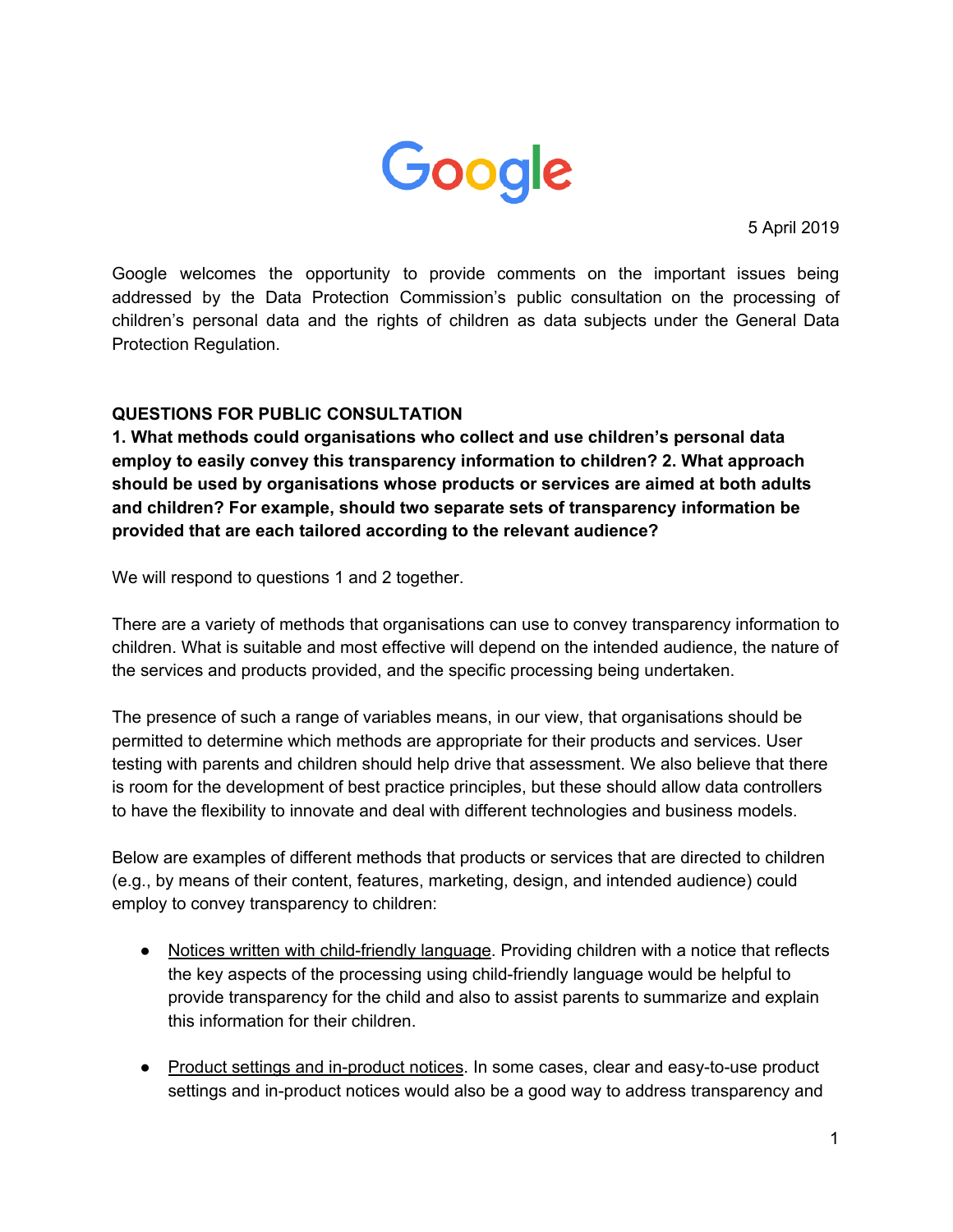will be more effective in conveying information than separate notices, particularly for younger audiences. Simple buttons or audio alerts help children better understand the technology they are using, which is a relevant aspect to be able to understand how their data is being processed.

• General educational resources. Educating children about technology, safety and privacy is key to achieving transparency. Children will be able to better understand notices and product settings if they have some basic knowledge about these concepts. For that reason, we invest heavily in initiatives such as our new Safety [Center](https://safety.google/families/), which provides tools, information and resources for families in Ireland and around the world.

We also think that appropriate education from public authorities in this space would play a key role and measures like including privacy and safety in schools' national curriculum should be encouraged.

● Promote resources from DPAs. We support data protection authorities' efforts to build educational resources in this area, such as the lesson plan on personal data created by the Data Protection Commission as part of the second stream of this public consultation, and we remain at their disposal to collaborate. If authorities were interested in collaborating with organisations to use their platforms to promote their educational resources, a good way to promote this information would be for organisations to link to some of those resources as part of the educational materials they provide.

In the case of products or services offered to both adults and children, the ideal state should be to design a privacy notice that works for everyone. Organisations should place particular emphasis on user comprehension when designing transparency notices, to take into account the broadest possible range of learning styles and abilities. However, we recognise that it may not always be possible.

Offering separate sets of transparency information risks creating confusion among data subjects but organisations should evaluate on a service-per-service basis whether additional information or help center-type of content would be required to explain difficult concepts and ideas to children. The nature of the service and processing might mean that specific explanations should be required for children of different ages or parents of children of different ages because a one-size-fits-all approach would not really work for the diversity of services that are available today. Article 29 Working Party guidelines on transparency<sup>1</sup> ("WP260 Guidelines") recognise this complexity when indicating that "*with very young or pre-literate children, transparency measures may also be addressed to holders of parental responsibility given that such children will, in most cases, be unlikely to understand even the most basic written or non-written messages concerning transparency*".

<sup>1</sup> WP260 Guidelines on transparency under Regulation 2016/679, as last revised and adopted on 11 April 2018.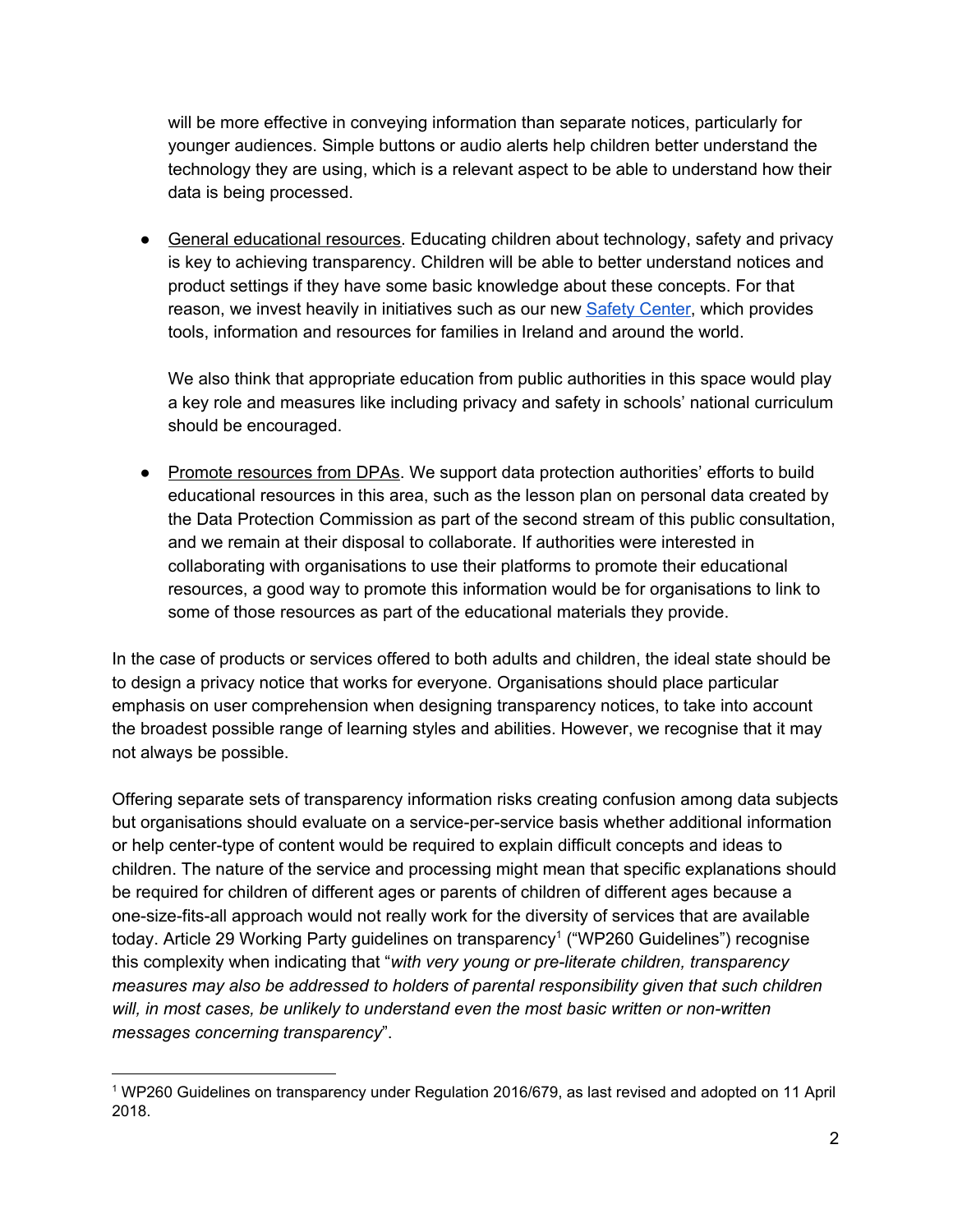**3. At what age or in what circumstances should a child be able to make an access request to an organisation and receive a copy of their personal data? Is age the only relevant factor and if not, what other factors should be taken into consideration? 4. In what circumstances should a parent be able to make an access request and receive a copy of their child's personal data? Is there an upper age limit after which a parent should not be able to make an access request for their child's personal data? Are there circumstances where both the parent and child should have to jointly make an access request for the child's personal data?**

We will respond to questions 3 and 4 together.

The question of a child's ability to exercise access rights on their personal data is particularly complex. On the one hand, parents, children and organisations need clear rules that can be scaled across services and users. On the other, addressing this issue requires balancing a child's personal rights with their need for supervision and protection by a holder of parental authority. Children of different ages may have very different levels of maturity, ability, and awareness, and interpersonal dynamics may vary considerably from one family to the other.

In its WP260 Guidelines, Article 29 Working Party emphasised that "*children do not lose their rights as data subjects to transparency simply because consent has been given/ authorised by the holder of parental responsibility in a situation to which Article 8 of the GDPR applies*." In our view, this means that children should be allowed to access and receive a copy of their data regardless of their age or circumstances, but always subject to the appropriate national subject access provisions, which seek to balance the rights of access with individual welfare. In addition, such access should not necessarily preclude parallel communication with a parent or exceptions to the general rule where the particular circumstances require this to ensure the best interests and welfare of the child.

The child is still the data subject, even when they are below the age of consent or have not reached full maturity. Therefore, as mentioned above, they should as a general rule be allowed to access and receive a copy of their data. At the same time, parents of children below a certain age threshold have the right and the duty to assist their children and should therefore be allowed to also exercise these rights on their behalf.

The right and duty of parents to represent their children when exercising these rights can be influenced by many other variables such as the maturity of the child, their need for privacy from their parents, specific family dynamics, social and cultural norms, and more. However, parents, children and organisations need certainty about the threshold beyond which a parent should no longer be able to request access to a child's data.

One way to address this issue in a way that balances parents and children's needs could be to rely on the age of consent as the threshold. Member States should have already considered the aforementioned factors and variables when setting their age of consent, and it would seem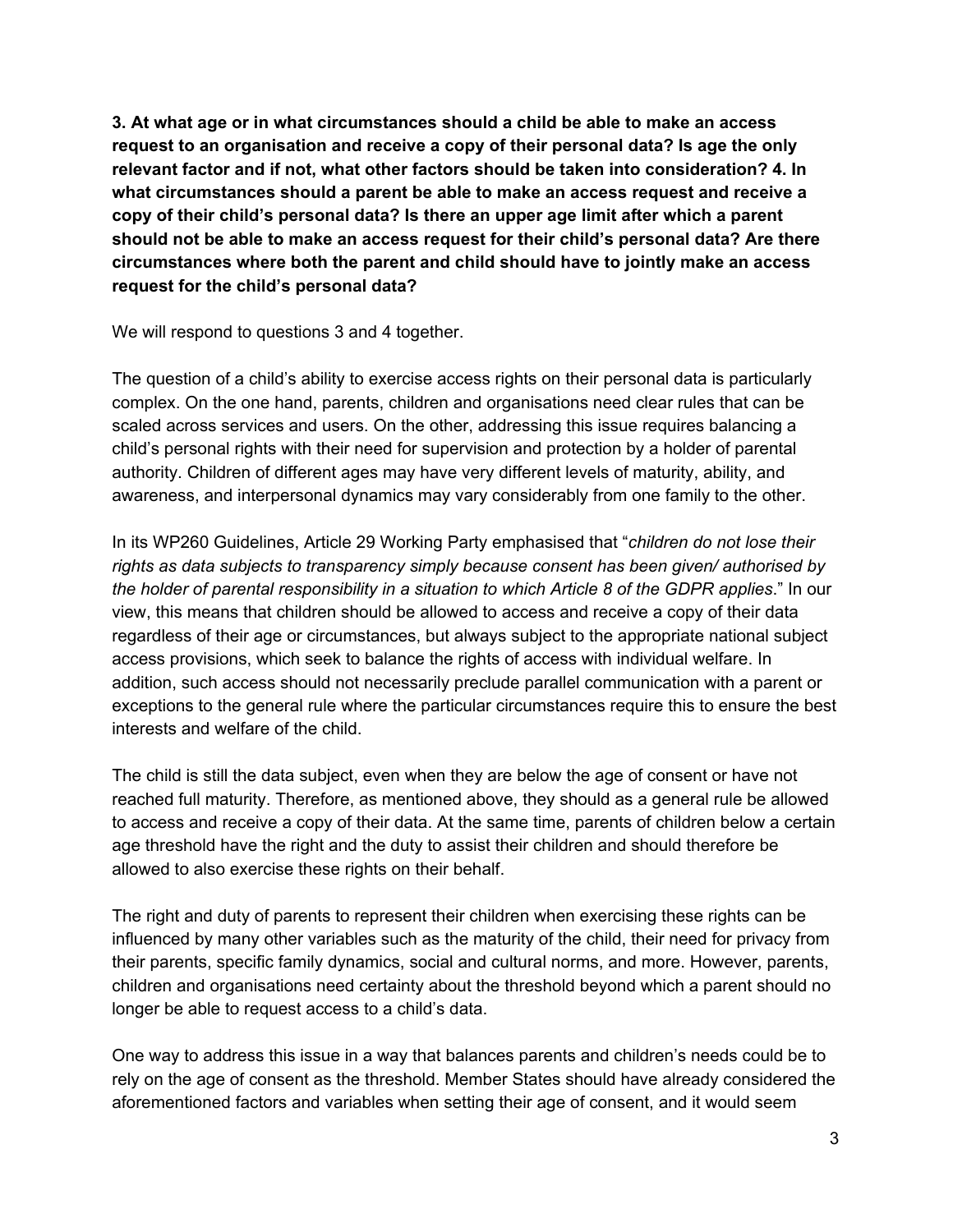reasonable for parents and children to expect that similar rules would apply to cases where similar factors and variables must be considered. Of course, as mentioned above, that does not mean that specific thresholds or rules would preclude parallel communication between parents and children, exceptions to the general rule where the particular circumstances require this, and the need for parents to always ensure the best interests and welfare of the child.

# **5. How should the balance be struck between a parent's right to protect the best interests of their child and the child's right to privacy when organisations are dealing with access requests for the child's personal data?**

We would welcome the input of child protection groups, academic experts, teachers, other practitioners working in daily contact with children, and parents and children themselves, to find the most balanced and protective approach for children in this area and to think of practices that organisations can implement across services and in a scalable manner.

In addition, the balance between the rights of parents and children may depend on the specific type of service that organisations are providing to children. A way to strike the right balance between parents' rights to protect their children and children's rights to privacy, while at the same time give flexibility for each family and child to adapt to their particular circumstances, could be to ensure that appropriate transparency measures are adopted. In our view, these measures would include providing information for children about the controls that their parents have, and setting up a clear age threshold tied to the age of consent that would make it easier for them to understand at which stage they can be more autonomous with regard to their data processing.

**6. At what age or in what circumstances should a child be able to make an erasure request to an organisation and have their personal data erased? Is age the only relevant factor and if not, what other factors should be taken into consideration? 7. In what circumstances should a parent be able to make an erasure request on behalf of their child and have their child's personal data erased? Is there an upper age limit after which a parent should not be able to make an erasure request for their child's personal data? Are there circumstances where both the parent and child should have to jointly make an erasure request?**

We will respond to questions 6 and 7 together.

The position should be consistent with how other rights are regulated. We need to make data subject rights frameworks understandable for children, parents and organisations. Although the assessment of this question requires a similar set of balancing factors to those discussed in questions 3 and 4, children, parents and organisations alike would benefit from some general rules. Again, the age of consent that Member States have adopted might provide an appropriate framework, in the understanding that exceptions may apply and parents must always act in the best interest of the child.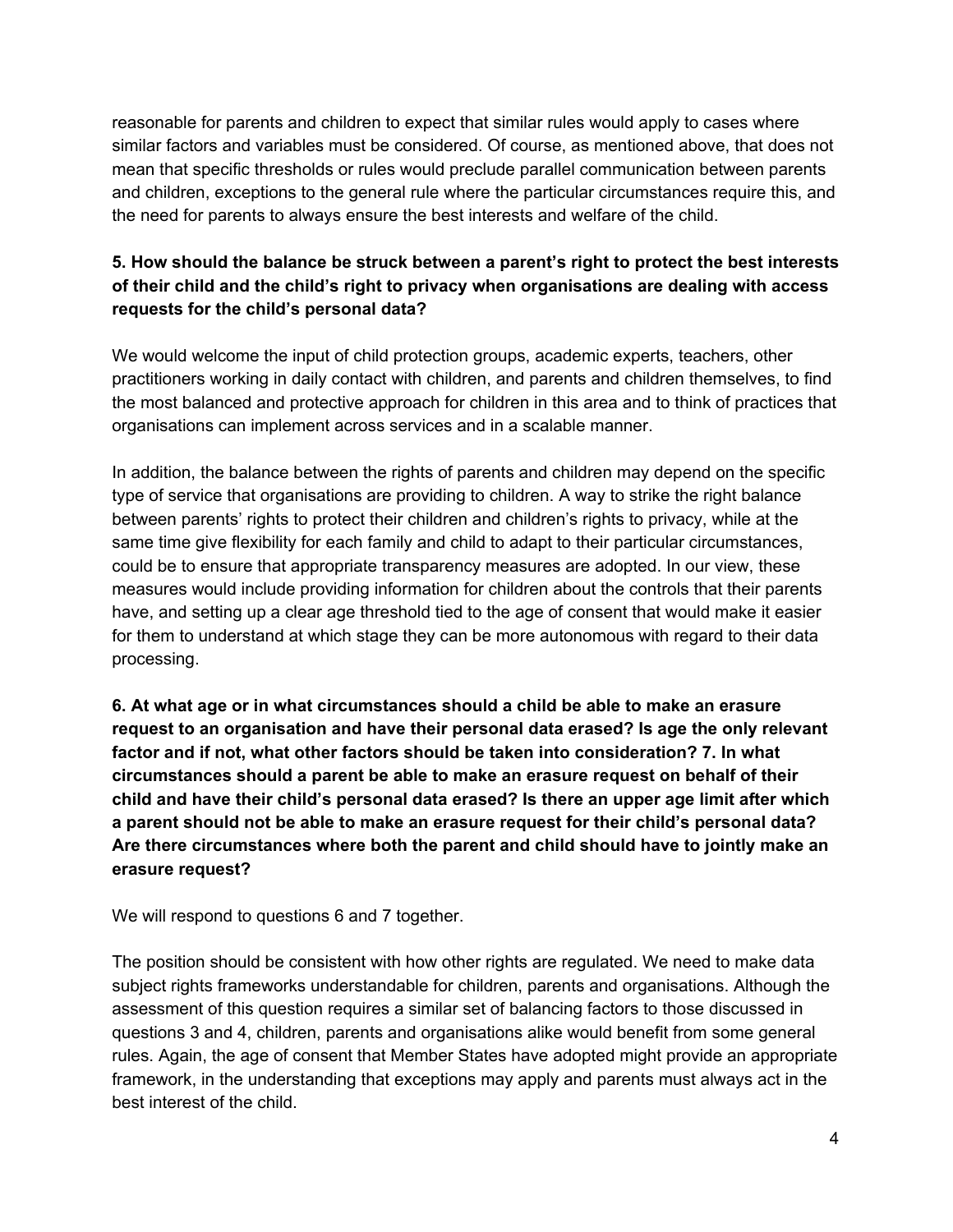Additionally, in order to address data erasure requests, organisations need to balance privacy rights and the child's special conditions, such as impairments or disabilities, against the right to freedom of expression and information, and they should consider that in many cases the rights of children will likely outweigh other rights at stake, unless there is an unusually strong public interest.

## **8. If an online service provider is relying on consent as their legal basis (justification) for processing children's personal data, what methods could/should be used to verify that a child is 16 or over in order that the child is granted access to the online service without the need for parental consent?**

GDPR requires personal data to be "*adequate, relevant and limited to what is necessary in relation to the purposes for which they are processed*" (Article 5). GDPR also foresees that *"if the purposes for which a controller processes personal data do not or do no longer require the identification of a data subject by the controller, the controller shall not be obliged to maintain, acquire or process additional information in order to identify the data subject for the sole purpose of complying with this Regulation*" (Article 11). We understand that any methods to verify that a child is above the age of consent should respect these data minimisation principles.

In designing appropriate mechanisms to confirm the age of users, it is important to recognise that information about age can be reliably solicited if certain steps are taken to ensure the "neutrality" of the age screening.

Age verification mechanisms should not encourage children to lie about their ages. Organisations should provide users with choices which are not restricted to ages above the age of consent (e.g., users should either freely enter day/month/year of birth, or use a drop-down menu that includes ages that are both under and over the age of consent). In addition, some technical mechanism should be implemented to prevent a child from back-buttoning and entering a different date of birth on the form after they have confirmed their age. We encourage the Data Protection Commission and other authorities to consider issuing guidance about how these mechanisms can be effectively deployed given their consistency with data protection principles.

These measures could be complemented with additional steps that organisations could take to ensure that children interacting with services are being treated appropriately while also respecting data minimisation requirements. For example, when organisations acquire actual knowledge that a user is below the age of consent, they should take action for the child's personal data to be treated consistently with data protection rules. Furthermore, to cover the reasonable cases in which adults may use services or portions of services directed to children, organisations offering these services should be able to treat their adult users as adults if they take steps that are reasonably calculated to ensure that the individual interacting with that service or portion of the service is not a child. These steps could involve prompting a neutrally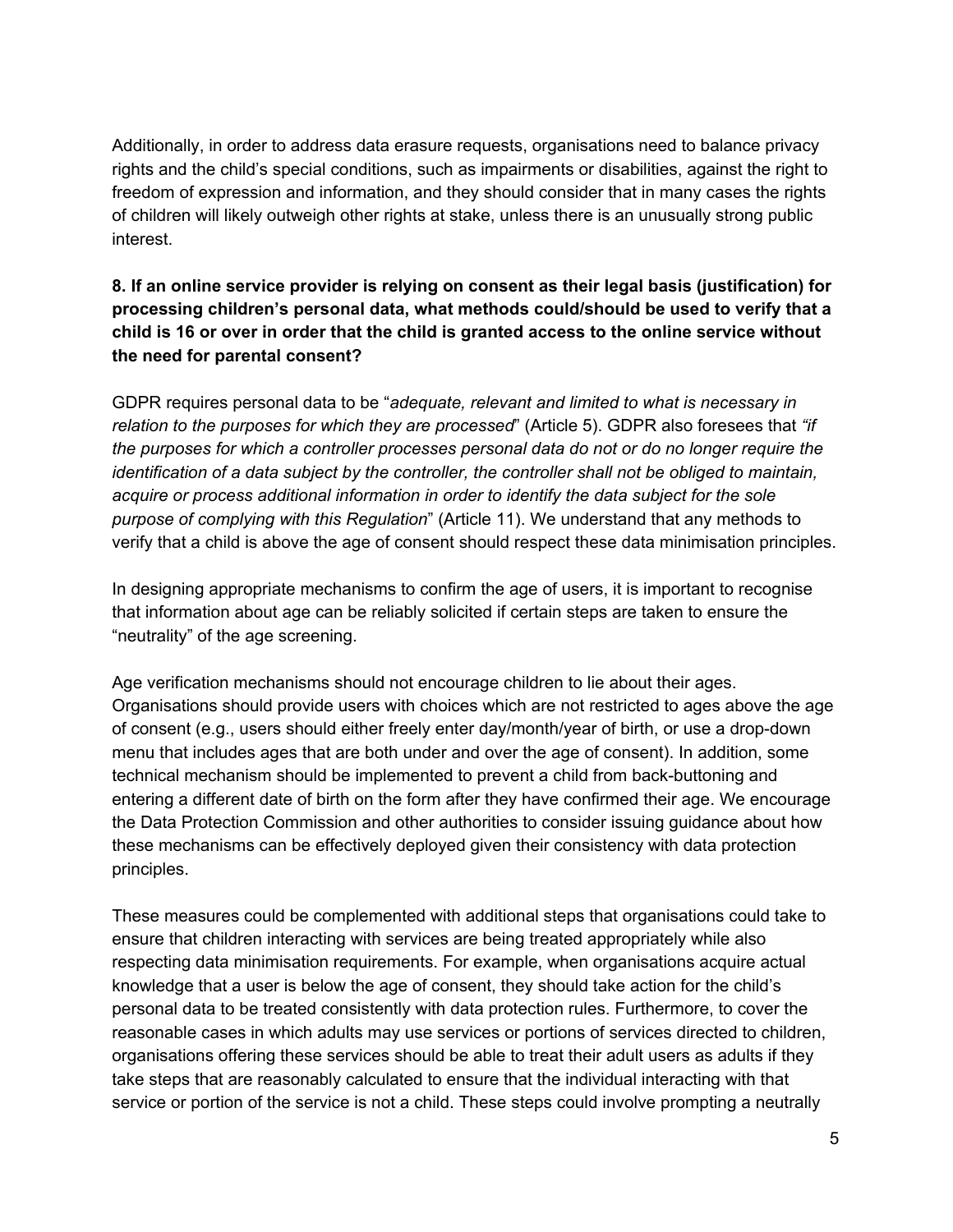age screened individual to make an active choice to enter a PIN or other device or account credential before using a product or service considered targeted to a child, which would enable important user experiences for adults while also ensuring appropriate treatment of children.

# **9. (a) What methods could/should online service providers use to ensure that the person providing consent in these circumstances is actually the holder of parental responsibility over the child? (b) What constitutes a "reasonable effort" made by organisations to verify such consent is being given by a person who is actually the holder of parental responsibility over the child? How should "reasonable efforts" be measured in this regard?**

We welcome the Article 29 Working Party's recommendation for a proportionate approach<sup>2</sup>. Parental consent mechanisms should be guided by data minimisation principles and not lead to excessive data collection. For example, the collection of Government IDs should be restricted to exceptional circumstances and not be the rule for all cases.

We have found in user studies that parents are reluctant to provide personal information for the sole purpose of providing parental consent. Taking into consideration the available technology, when used in conjunction with a neutral age screen, methods such as sending a code via SMS to a telephone number on file or an email, verifying a user's payment card details, or requiring user authentication and checking account attributes that have been reliably correlated with parental status, could be examples of reasonable efforts to verify that a person has sufficient parental responsibility to provide consent.

Organisations should also have sufficient flexibility to implement different kinds of mechanisms that are reasonably calculated in light of available technology to meet the GDPR standard, and to evolve them as technology advances, provided they can support their approach as meeting requirements. Flexibility is also necessary for organisations to be able to implement mechanisms that will not increase the chances of excluding individuals from accessing those services and products (e.g., some parents may not have credit cards). Industry consensus and the implementation of innovative mechanisms should be encouraged.

## **10. Prior to 25 May 2018, there was no law setting the age of digital consent in Ireland, but many online service providers required users to be at least 13. If an online service provider now is aware that an existing user of their service is under 16, should the user be locked out of the service until they reach 16?**

In our view, for processing that requires verifiable parental consent, it is important to balance the need for parental consent with the rights of children under 16 who lawfully accessed services prior to May 25, 2018. In many cases, they may be relying on these online service providers as their primary vehicle for access to important educational content and information. Thus, the

<sup>2</sup> See Article 29 Working Party Guidelines on Consent adopted on 10 April 2018.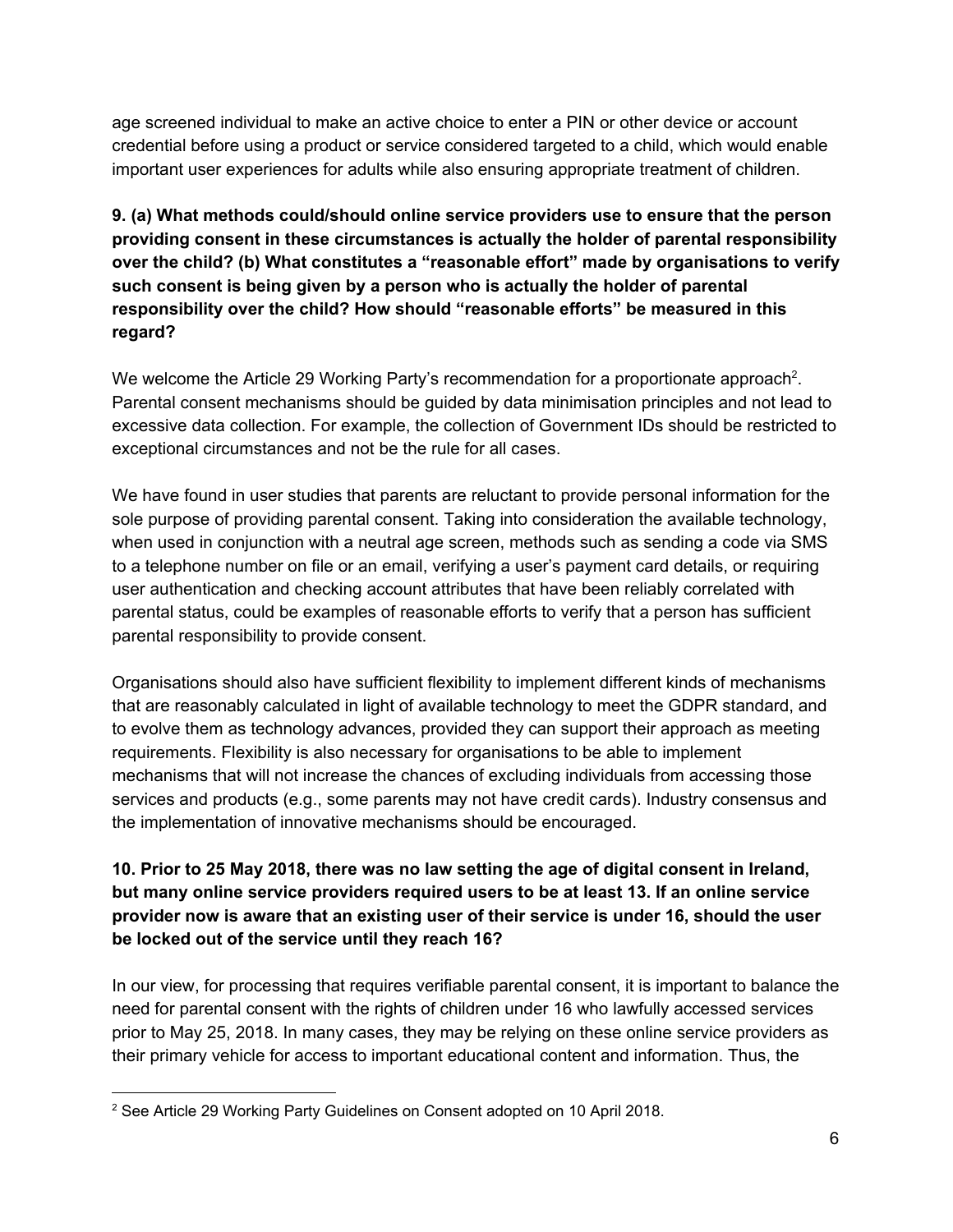unintended consequence of locking out users is that, for those children who may not have access to a parent, they could be deprived of not only access to the service, but access to important content and information that they have stored online such as homework assignments or other content they may have created, and communications with educators.

At-risk teens may not always have easy access to a parent to provide consent, and in the worst cases, they may in fact have relied on the online service as a means of shielding certain information from an abusive parent.

Notwithstanding this, service providers should take all reasonable and proportionate steps to facilitate the collection of verifiable parental consent in a manner that is consistent with these objectives and should in all cases ensure that they have particular regard to the purposes of the processing of the data associated with the services in this transitional period.

## **11. How should such online service providers ensure they comply with different ages of digital consent in different Member States?**

The varying ages of consent in the different Member States present a complex situation. Notwithstanding the complex legal landscape on this question, Google has taken the position that we will respect each Member State's authority in determining their children's right level of maturity and decided to adopt the policy that we considered more protective. In order to create a Google Account, users need to be at or above the age of consent established by their respective country.

**12. In the case of marketing to a child, what factors should be taken into consideration when balancing an organisation's own legitimate interests in conducting direct marketing and the interests and rights of a child who is being marketed to? 13. Should organisations be prohibited from profiling children for marketing purposes? If so, should this be age-dependent or dependent on other factors? If so, what are these other factors?**

We will respond to questions 12 and 13 together.

For its part, it is Google's policy not to engage in personalized advertising or marketing to children known to be under the applicable age of consent, and not to create advertising profiles of such users. Because of variance in the age of consent across European Member States, Google currently applies this policy to all known European users under age 16. If a business chooses to use the personal data of a child under the age of consent for personalized advertising or marketing, Google understands the GDPR and regulatory guidance to require the business to obtain the affirmative consent of the parent.

Note, however, that many users of advertising-supported services are under the age of consent, and businesses offering such services have a legitimate interest in processing such users' data for the purpose of delivering ads, measuring the performance of such advertising, and